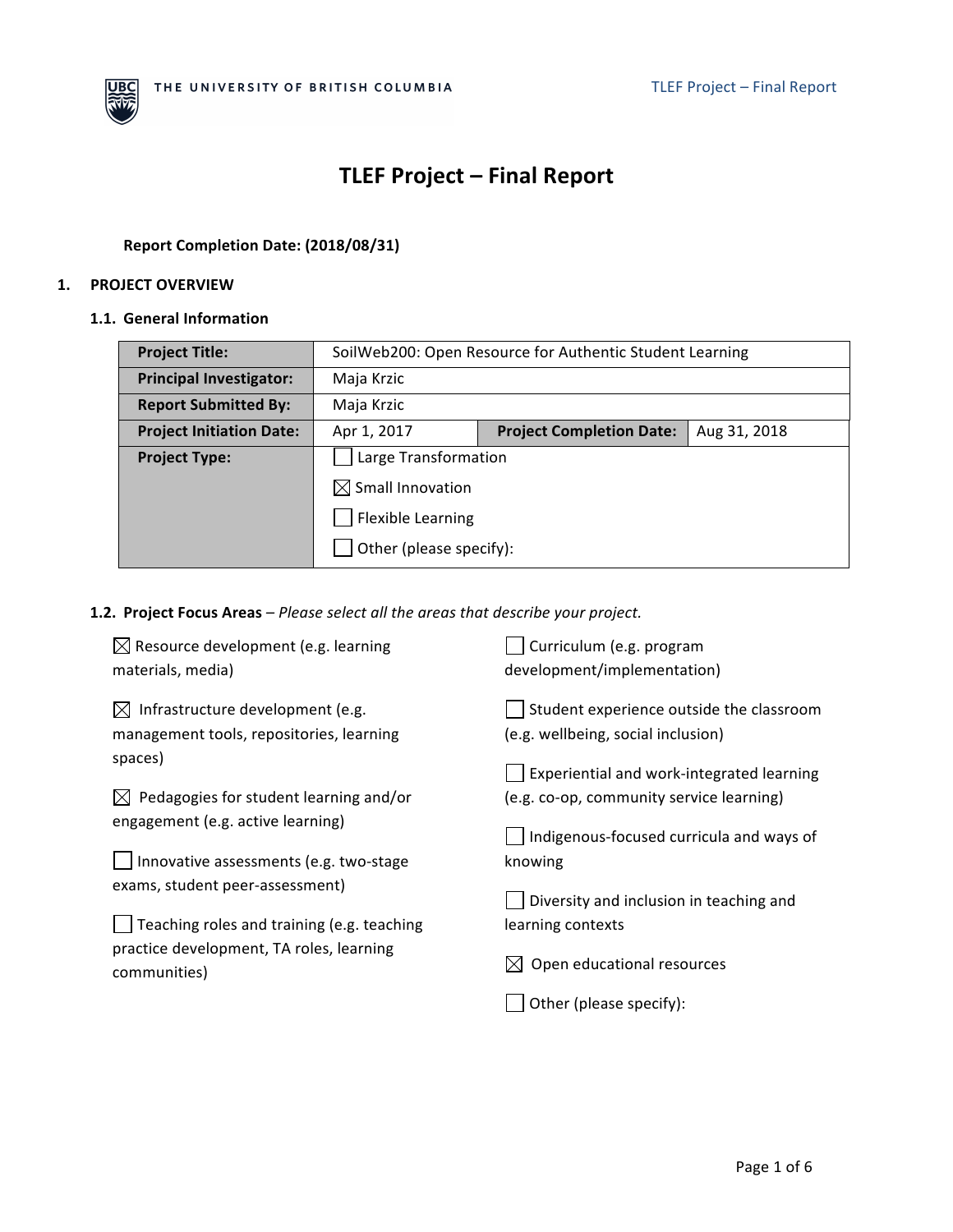

### **1.3. Project Summary**

SoilWeb200 (http://soilweb200.landfood.ubc.ca/) is an innovative, open access educational resource supporting student learning in 16 UBC courses and 17 courses at universities across the world. It was first developed in 2003 for UBC's APBI 200 - Introduction to Soil Science course and has undergone several adaptations to keep it current with the latest platforms and responsive technologies. Although use of SoilWeb200 is strong and still growing, we are now at a time where student-generated content can enhance educational resources and more keenly engage students in their learning of a subject. The objective of this project was to enhance use of the SoilWeb200 by embedding open pedagogies (e.g., student-generated Newsfeeds, Wikipedia-based activities) that allow authentic knowledge creation and encourage students to connect course content with real-world applications. This approach enhanced student understanding of the important roles of soil in global issues such as food security, climate change, biodiversity, air and water pollution. 

**1.4. Team Members** – Please fill in the following table and include **students**, undergraduate and/or graduate, *who participated in your project.*

| <b>Name</b>  | <b>Title/Affiliation</b> | <b>Responsibilities/Roles</b> |
|--------------|--------------------------|-------------------------------|
| Julie Wilson | Lecturer                 | Content development           |
|              |                          |                               |
|              |                          |                               |
|              |                          |                               |

**1.5. Courses Reached** – *Please fill in the following table with past, current, and <i>future courses and sections (e.g. HIST 101, 002, 2017/2018, Sep) that have been/will be reached by your project, including courses not included in your original proposal (you may adapt this section to the context of your project as necessary).* 

| <b>Course</b>       | <b>Section</b> | <b>Academic Year</b> | <b>Term (Summer/Fall/Winter)</b> |
|---------------------|----------------|----------------------|----------------------------------|
| <b>APBI 200</b>     | 001, 002 & DE  | 2017-18              | Term 2 & Summer (May)            |
| <b>APBI 260</b>     | 001            | 2018-19              | Term 1                           |
| <b>FRST 201</b>     | 001            | 2018-19              | Term 1                           |
| <b>APBI 100</b>     | 001            | 2018-19              | Term 1                           |
| <b>APBI 361</b>     | 001            | 2018-19              | Term 2                           |
| APBI 401 / SOIL 501 | 001            | 2018-19              | Term 1                           |
| APBI 402 / SOIL 502 | 001            | 2018-19              | Term 2                           |
| APBI 403 / SOIL 503 | 001            | 2018-19              | Term 1                           |
| <b>EESC 456</b>     | 001            | 2018-19              | Term 1                           |
| <b>GEOB 103</b>     | 001            | 2018-19              | Term 1                           |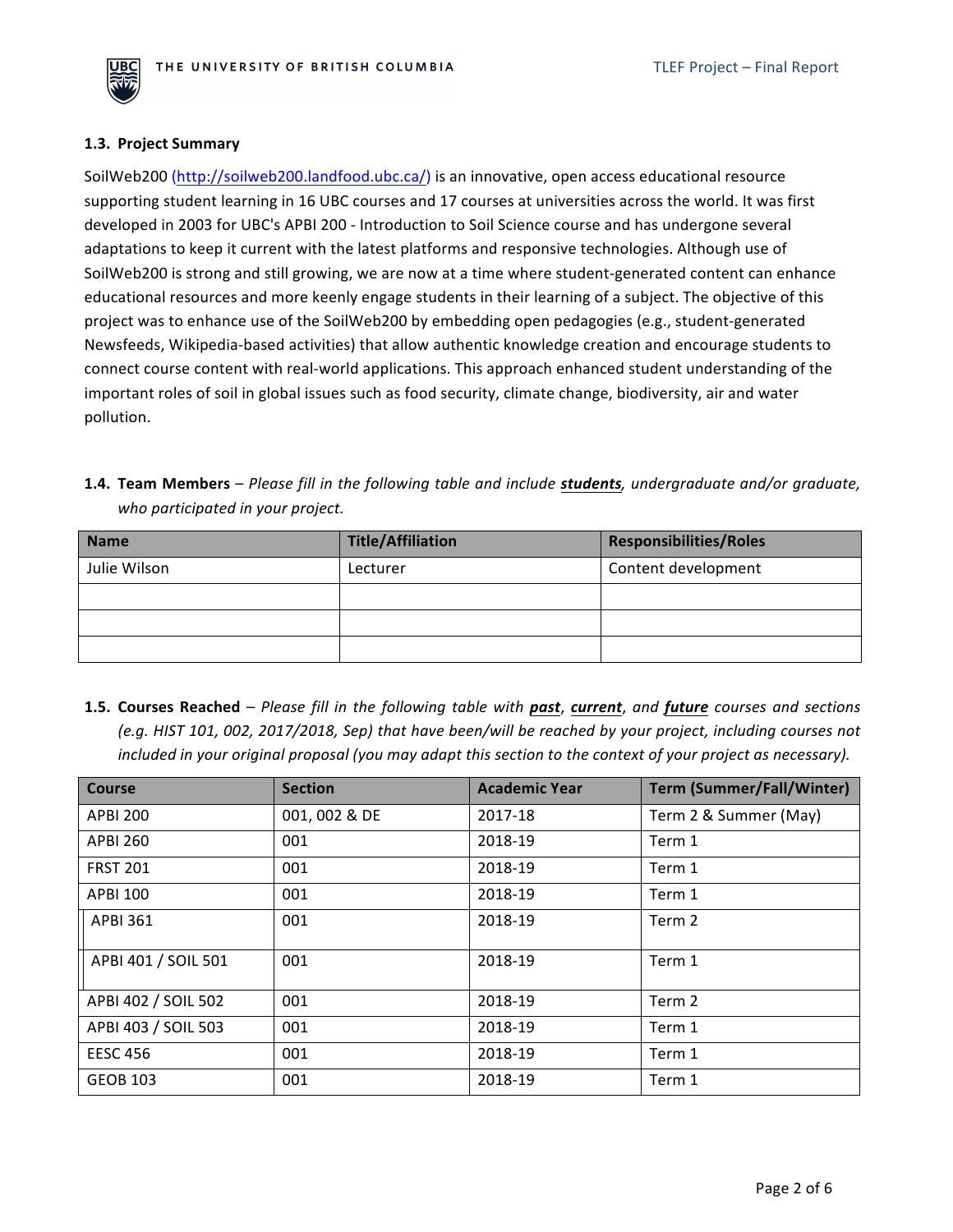

#### **2. OUTPUTS AND/OR PRODUCTS**

**2.1.** Please list project outputs and/or products (e.g. resources, infrastructure, new courses/programs). Indicate *the current location of such products and provide a URL if applicable.* 

| Product(s)/Achievement(s): | Location:                                            |
|----------------------------|------------------------------------------------------|
| Bonus assignments          | https://wiki.ubc.ca/Course:APBI200/Bonus Assignments |
|                            |                                                      |
|                            |                                                      |
|                            |                                                      |

**2.2. Item(s) Not Met** – Please list intended project outputs and/or products that were not attained and the *reason(s)* for this.

| Item(s) Not Met: | Reason: |
|------------------|---------|
| N/A              |         |
|                  |         |

#### **3. PROJECT IMPACT**

- **3.1. Project Impact Areas** *Please select all the areas where your project made an impact.*
- $\boxtimes$  Student learning and knowledge
- $\boxtimes$  Student engagement and attitudes
- $\boxtimes$  Instructional team teaching practice and satisfaction
- $\boxtimes$  Student wellbeing, social inclusion
- $\Box$  Awareness and capacity around strategic areas (indigenous, equity and diversity)
- $\vert$  Unit operations and processes
- Other \_\_\_\_\_\_\_\_\_\_\_\_\_\_\_\_\_\_\_\_\_\_\_\_\_\_\_\_\_\_\_\_\_\_\_\_\_\_\_\_\_\_\_\_\_\_\_\_\_\_\_\_\_\_\_\_\_\_\_\_\_\_\_\_

### **3.2.** What were you hoping to change or where were you hoping to see an impact with this project? – *Please describe* the intended benefits of the project for students, TAs, instructors and/or community members.

By creating the technical infrastructure for students to post relevant articles about soil and its importance in a variety of global issues such as biodiversity, food security, ecosystem services, eradicating poverty, climate change and water availability, in addition to production of food, fiber and energy, we provide engaging learning opportunities for UBC students.

### Short-term benefits to students:

1) Support and enhance students' comprehension of material covered in APBI 200 course

2) Integrating online, open-access educational tools such as SoilWeb200 with Wikipedia provided avenues for direct student engagement with the course material.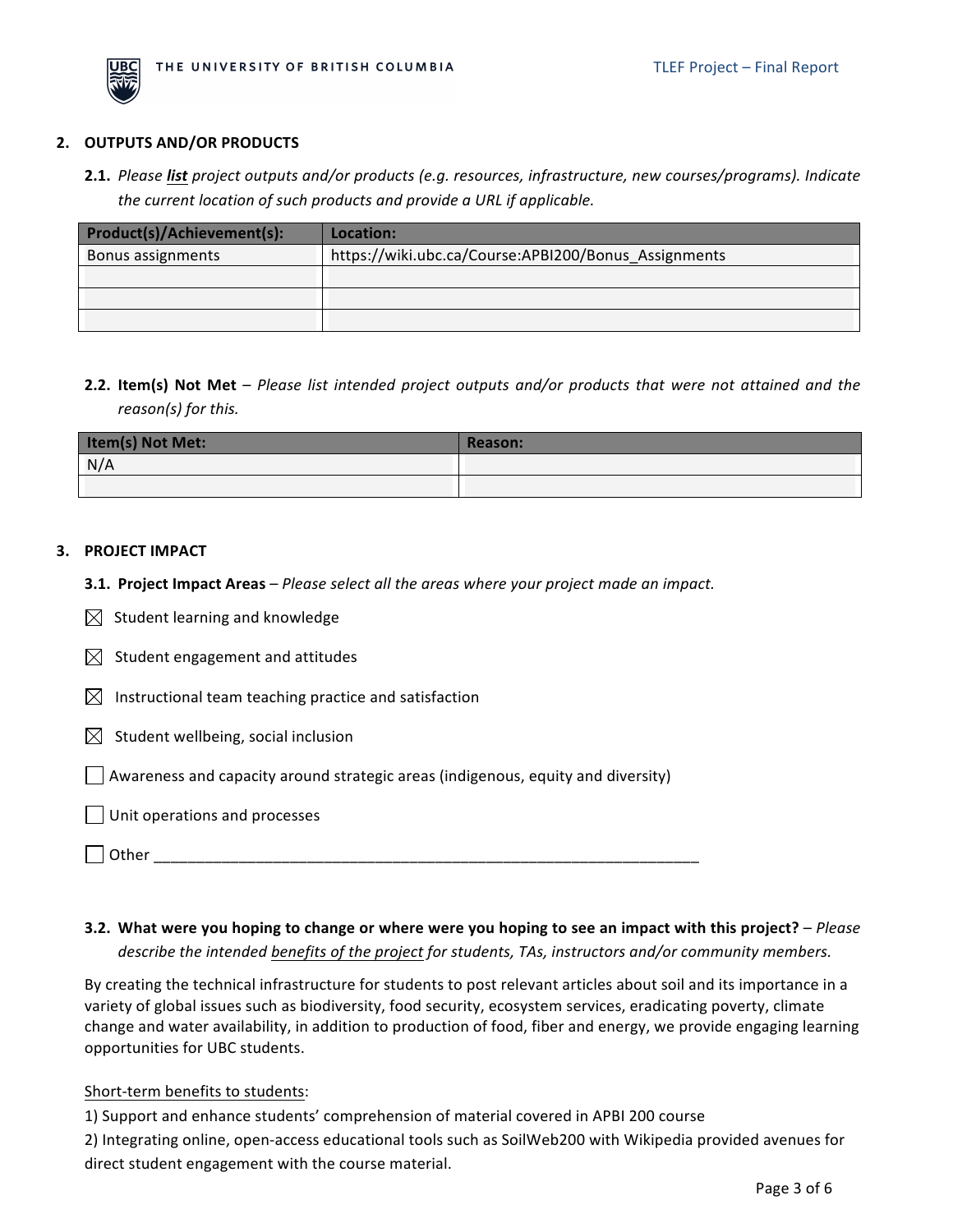

#### Sustainable benefits to students:

1) Engagement with authentic knowledge creation as student-generated content posted in the SoilWeb200 also repurposed a number of other, similar soil science educational resources, including linking of the studentgenerated news feeds to the VSSLR's Soil 4 Youth resource, which is targeted to high school teachers and students (http://soil4youth.soilweb.ca/soil-in-the-news/); hence, APBI 200 students' work will also contribute to the learning of high school students.

**3.3.** Were these changes/impacts achieved? How do you know they occurred? – *What evaluation strategies were used?* How was data collected and analyzed? You are encouraged to include copies of data collection *tools* (e.g. surveys and interview protocols) as well as graphical representations of data and/or scenarios or *quotes to represent and illustrate key themes.* 

Evaluation was according quality check-list (shown below) based on eCampus Alberta & UBC's quality rubrics. **Writing** 

- $\sqrt{\phantom{a}}$  The level of language used is appropriate for the intended audience.
- $\sqrt{\phantom{a}}$  The writing is free of bias relative to age, culture or ethnicity, gender, and sexual preference.

### **Technical Standards**

 $\sqrt{ }$  The learning resource multimedia has been optimized for size and use with standard computer systems.

 $\sqrt{ }$  Multimedia elements do not exceed minimum hardware/software requirements.

### **Layout (Visual Design) Standards**

- $\sqrt{ }$  The content in a clear, concise, easy to navigate.
- $\sqrt{ }$  A simple, consistent, and accessible structure for navigation is provided.
- $\sqrt{ }$  Learning resource provides learners the opportunity to proceed at their own pace.

### **Instructional Design and Pedagogy Standards**

- $\sqrt{ }$  The learning resource is academically rigorous, relevant, current and has open access.
- $\sqrt{ }$  A variety of instructional strategies are used to ensure compatibility with learners' learning styles.
- $\sqrt{ }$  The learning resource meets universal design principles.
- $\sqrt{ }$  Information presented in the learning resource is accurate.
- $\sqrt{ }$  Content is presented in a logical sequence based on the learning objectives.

#### **Assessment Standards**

- $\sqrt{ }$  Content activates prior knowledge of the learner.
- $\sqrt{ }$  The learning resource provides opportunities for practice and transfer of learning in a variety of ways.
- $\sqrt{-1}$  The learning resource provides background information required by the learner for successful understanding of the material covered.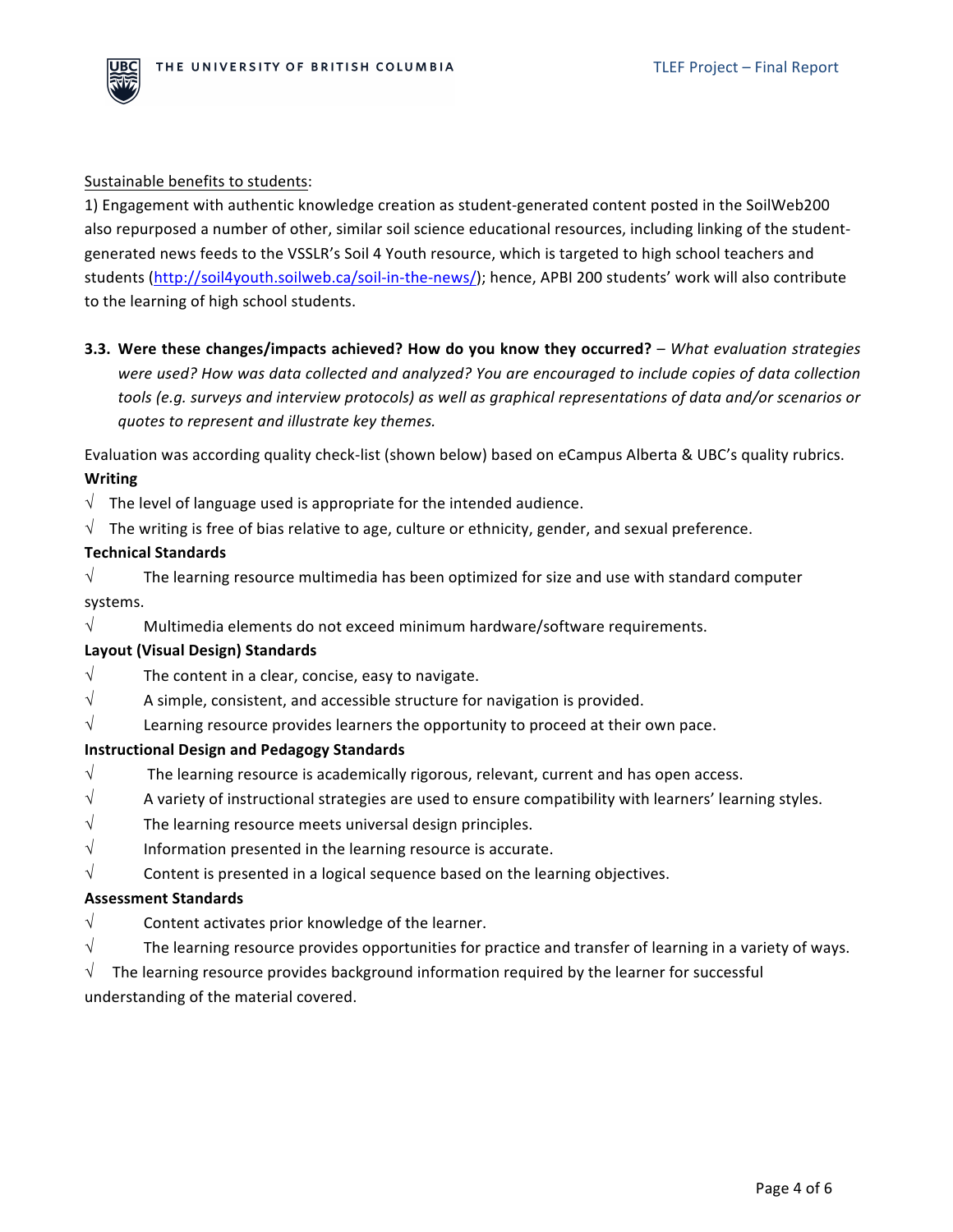

**3.4. Dissemination** – *Please provide a list of past and upcoming scholarly activities (e.g. publications, presentations, invited talks, etc.) in which you or anyone from your team have shared information regarding this project.* 

Several dissemination activities (i.e., 11 presentations at national and international conferences and 1 peerreviewed scientific paper) have been carried out to inform the community of learning about this educational resource.

- 1. Brevik, E., Hannam, J., Field, D., Krzic, M. and Banerjee, M. 2018. What do the undergraduate degrees students earn to pursue careers in soil science say about the place of soil science in different countries? Proceedings of the 21<sup>st</sup> World Congress of Soil Science, Aug 12-17, 2018, Rio de Janeiro, Brazil.
- 2. Brevik, E., Hannam, J., Field, D., and Krzic, M. 2018. What Undergraduate Degrees are Students Earning to Pursue Careers in Soil Science? Proceedings of the 2018 Annual Conference of the European Geoscientists Union. Apr 8-13, 2018, Vienna, Austria.
- 3. Krzic, M., Yates, T., Basiliko, N., Pare, M.C., Diochon, A., and Swallow. 2018. Introductory Soils Courses: A Frontier of Soil Science Education in Canada. Proceedings of the Annual Conference of the Canadian Society of Soil Science. Jun 10-14, 2018. Niagara Falls, ON.
- 4. Krzic, M., J. Wilson, N. Rogic, W. Engle and S. Dyanatkar. 2018. SoilWeb200 and Wikipedia: Leveraging Open Resources for Active Student Learning and Soil Science Knowledge Dissemination. UBC Open Learning. May 3, 2018.
- 5. Krzic, M., J. Wilson, N. Rogic, W. Engle and S. Dyanatkar. 2017. Leveraging Open Resources for Authentic Student Learning and Soil Science Knowledge Dissemination in a Wikipedia Edit-a-Thon. Proceedings of the 2017 Annual Conference of the Soil Science Society of America. Oct 22-25, 2017. Tampa, FL.
- 6. Krzic, M., J. Wilson, N. Rogic, W. Engle and S. Dyanatkar. 2017. SoilWeb200 and Wikipedia: Leveraging Open Resources for Active Student Learning and Soil Science Knowledge Dissemination. Proceedings of the 2017 Annual Conference of the Soil Science Society of America. Oct 22-25, 2017. Tampa, FL.
- 7. Amerongen Maddison, J., Krzic, M., Simard, S., Adderly, C. and Khan, S. 2017. Shroomroot: a digital game designed to enhance postsecondary learning about mycorrhizae. Proceedings of the 2017 Annual Conference of the Soil Science Society of America. Oct 22-25, 2017. Tampa, FL
- 8. Krzic, M., J. Wilson, N. Rogic, and W. Engle. 2017. SoilWeb200 and Wikipedia: Leveraging Open Resources for Authentic Student Learning and Soil Science Knowledge Dissemination. Proceedings of the Annual Conference of the Canadian Society of Soil Science. Jun 10-14, 2017. Peterborough, ON.
- 9. Amerongen Maddison, J., Krzic, M., Simard, S., Adderly, C. and Khan, S. 2017. Development and evaluation of Shroomroot: an plant-ecology-focused digital game designed to enhance postsecondary learning about mycorrhizae. Proceedings of the Annual Conference of the Canadian Society of Soil Science. ON. Jun 10-14, 2017. Peterborough, ON.
- 10. Krzic, M. 2017. Wikipedia Edit-a-thon for World Soil Day. Center for Teaching, Learning and Technology, Vancouver. Dec 5, 2017. (https://en.wikipedia.org/wiki/Wikipedia:Meetup/World Soil Day 2017 Edit-athon )
- 11. Krzic, M., M. Iverson, S. Dyanatkar, and N. Sidles. 2017. Science Citizenship in postsecondary curriculum. UBC Open Learning. May 2, 2017.

In addition, this educational resource was also featured in this peer-reviewed paper:

1. Krzic, M., T. Yates, A. Diochon, M. Swalow, N. Basiliko, and M. Pare. 2018. Introductory soils courses: a frontier of soil science education in Canada. Canadian Journal of Soil Science 98:343-356. https*://*doi*.*org*/*10.1139*/*cjss*-*2018-0006.